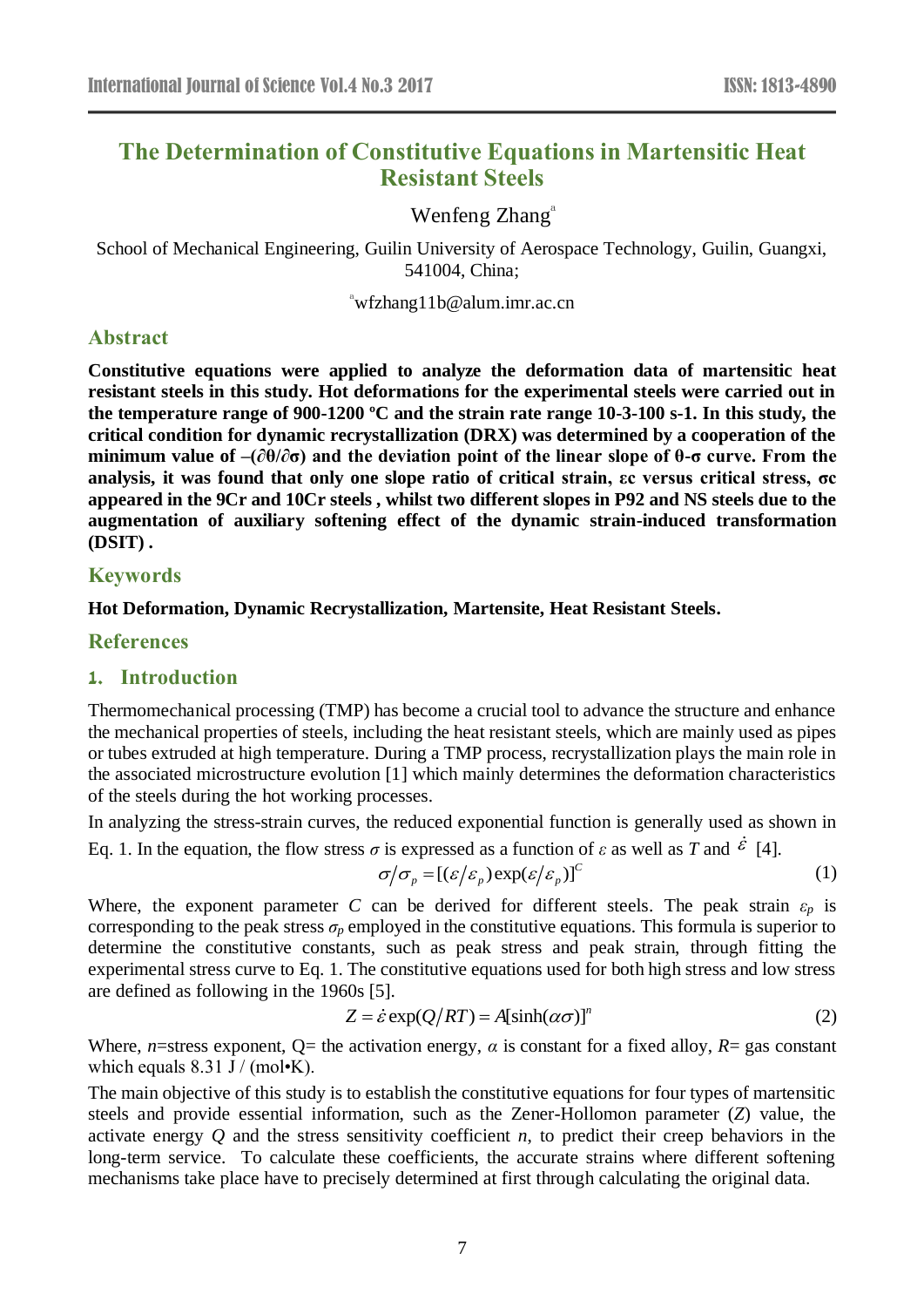#### **2. Experiment**

This study was conducted on four types of martensitic heat resistant steels. The chemical compositions of the experimental steels are listed in Table 1. Bars for the compression test, cut from the slab perpendicular to the forging direction, were machined into samples of 8 mm in diameter and 12 mm in gauge length.

The rob samples were homogenized in vacuum at 1200  $\mathbb C$  for 5 min, and then cooled down to the deformation temperature of 900-1200  $\mathbb C$  at a cooling rate of 10  $\mathbb C$ /s. After stabilizing holding for 1 min at the deforming temperature, the compression testing samples were deformed to 60% at the strain rate range of  $10^{-3}$ - $10^{0}$  s<sup>-1</sup>. The samples were quenched to room temperature as soon as the compressions were finished.

| Steel     | C     | Si   | Mn   | Cr    | Mo                       | W    |      | Nb    | B                        | Co   | N     |
|-----------|-------|------|------|-------|--------------------------|------|------|-------|--------------------------|------|-------|
| <b>NS</b> | 0.021 | 0.09 | 1.25 | 9.37  | $\overline{\phantom{a}}$ | 1.42 | 0.15 | 0.06  | $\overline{\phantom{a}}$ |      | 0.037 |
| P92       | 0.11  | 0.37 | 0.46 | 8.77  | 0.42                     | 1.73 | 0.17 | 0.057 | 0.0028                   |      | 0.048 |
| 9Cr       | 0.089 | 0.31 | 0.50 | 8.58  | 0.40                     | 1.65 | 0.18 | 0.060 | 0.0022                   | 1.64 | 0.040 |
| 10Cr      | 0.088 | 0.31 | 0.50 | 10.42 | 0.40                     | 2.55 | 0.18 | 0.056 | 0.0022                   | 2.19 | 0.058 |

Table 1. Chemical compositions of the experimental steels, wt%

#### **3. Results**

#### **3.1 Stress-strain curves**

The stress-strain curves of the experimental steels obtained from four different strain rates labeled beside their corresponding curves are shown in Figure 1, in which the critical strain, εc, and the peak strain, εp, are marked on the curves. All the curves showed an initial work hardening but only a few out of them developed to a clear stress peak, indicating a dynamic recrystallization (DRX) taking place. It was found that the distinct peaks only appeared in the curves that obtained under high temperature and low strain rate deformation situations (low *Z* values).When the *Z* value reached a higher level, the stress curve showed a 'flat-top' shape with no peak. This phenomenon was traditionally thought to be an indication of no occurrence of DRX and implied that the dynamic recovery was the only softening mechanism operated during the deformation process [4].



Figure 1. Equivalent stress-strain curves with indication of εc and εp of 9Cr steel, 10Cr steel, P92 steel and NS steel in sequence.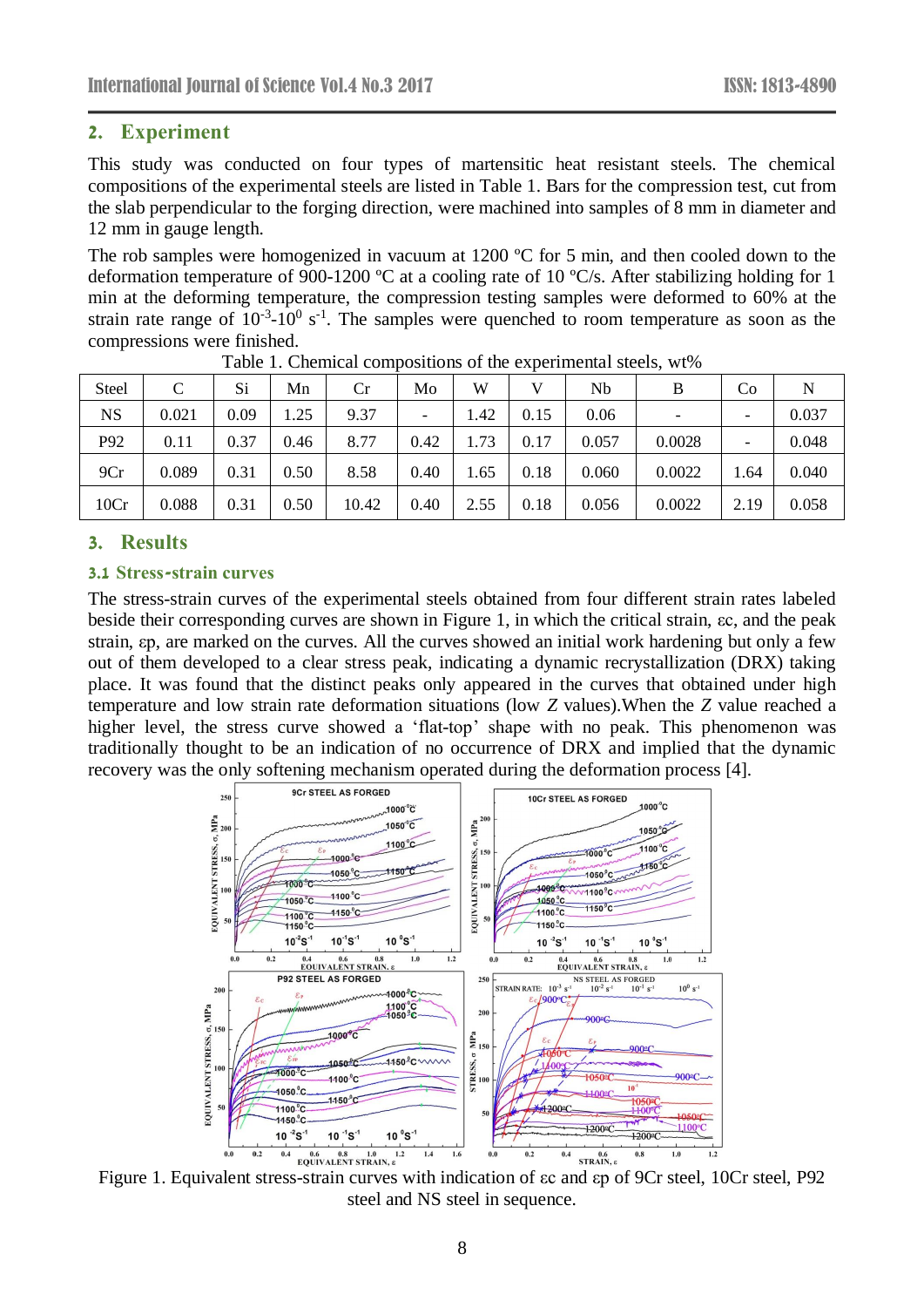In curves of 9Cr and 10Cr steels, the critical strains kept a linear relationship with the critical stress, just like the peak strain with the peak stress. But in curves of the P92 and the NS steels, there existed two slope coefficients between the critical strain and the critical stress, as indicated in Figure 1. The appearance of two slopes might be caused by the acceleration softening of DSIT, which only took place in these two steels during hot deformation. The DSIT process slowed the accumulation of dislocation, and thus, resulted in a lower stress at the same strain.

The flow stress of NS steel was depressed a great deal comparing with the P92, 9Cr and 10Cr steels due to the small solute strengthening effect at high temperature, since the NS steel contained less content alloy elements than the other steels.

#### **3.2 constitutive equations**

In order to calculate the data under different deformation conditions, the constant coefficients in the constitutive equation were calculated through the method provided by Zhang[4]. The results, including the stress exponent, n and the activation energy, *Q*, were listed in Table 3.

The *Q* and *A* values could also be gained in the deformed logarithm function of the constitutive equation at a certain  $\dot{\varepsilon}$ , as shown in Eq. 3 and Eq. 4

$$
n = \frac{\partial \ln(\dot{\varepsilon})}{\partial \ln[\sinh(\alpha \sigma_p)]}\Big|_{T = Const.}
$$
 (3)

$$
Q_{HW} = Rn \frac{\partial \ln[\sinh(\alpha \sigma_p)]}{\partial (1/T)}\bigg|_{T=Cons.}
$$
 (4)

The value of Q for all the experimental steels were derived from the slope of the linear relationship between  $\partial \ln[\sinh(\alpha \sigma_p)]$  and  $103/(T+273)$  as shown in Figure 2.



Figure 2. Linear relationships between  $\ln[\sinh(\alpha \sigma_p)]$  and  $\ln(\dot{\varepsilon})$ and that between  $ln[sinh(\alpha \sigma_p)]$ and 103/(T+273) for experimental steels

 $T<sub>1</sub>$   $T<sub>2</sub>$   $T<sub>3</sub>$   $T<sub>4</sub>$   $T<sub>5</sub>$   $T<sub>6</sub>$   $T<sub>7</sub>$   $T<sub>8</sub>$   $T<sub>7</sub>$ 

| Table 2. Original data for calculating $\alpha$ value |      |           |       |        |          |        |        |
|-------------------------------------------------------|------|-----------|-------|--------|----------|--------|--------|
| Strain rate, $s^{-1}$                                 |      | $0.001\,$ | 0.005 | 0.01   | $0.05\,$ |        |        |
| Peak stress, MPa                                      | 1200 | 21.00     | 27.65 | 31.20  | 41.26    |        |        |
|                                                       | 900  | 115.31    |       | 148.49 |          | 193.36 | 224.84 |

Finally, the coefficient values of four types of martensitic heat resistant steels were calculated, and the results are listed in Table 3.

| steel     | $\alpha$ , MPa <sup>-1</sup> |                 | $Q_{HW}$ , kJ/mol |  |  |  |  |
|-----------|------------------------------|-----------------|-------------------|--|--|--|--|
| <b>NS</b> | 0.012                        | $5.00 \pm 0.22$ | $451 + 24$        |  |  |  |  |
| P92       | 0.012                        | $4.17 \pm 0.11$ | $418 \pm 16$      |  |  |  |  |
| 9Cr       | 0.012                        | $4.42 \pm 0.18$ | $477 \pm 39$      |  |  |  |  |
| 10Cr      | 0.012                        | $4.59 \pm 0.22$ | $478 + 32$        |  |  |  |  |

Table 3. Coefficient values of experimental steels